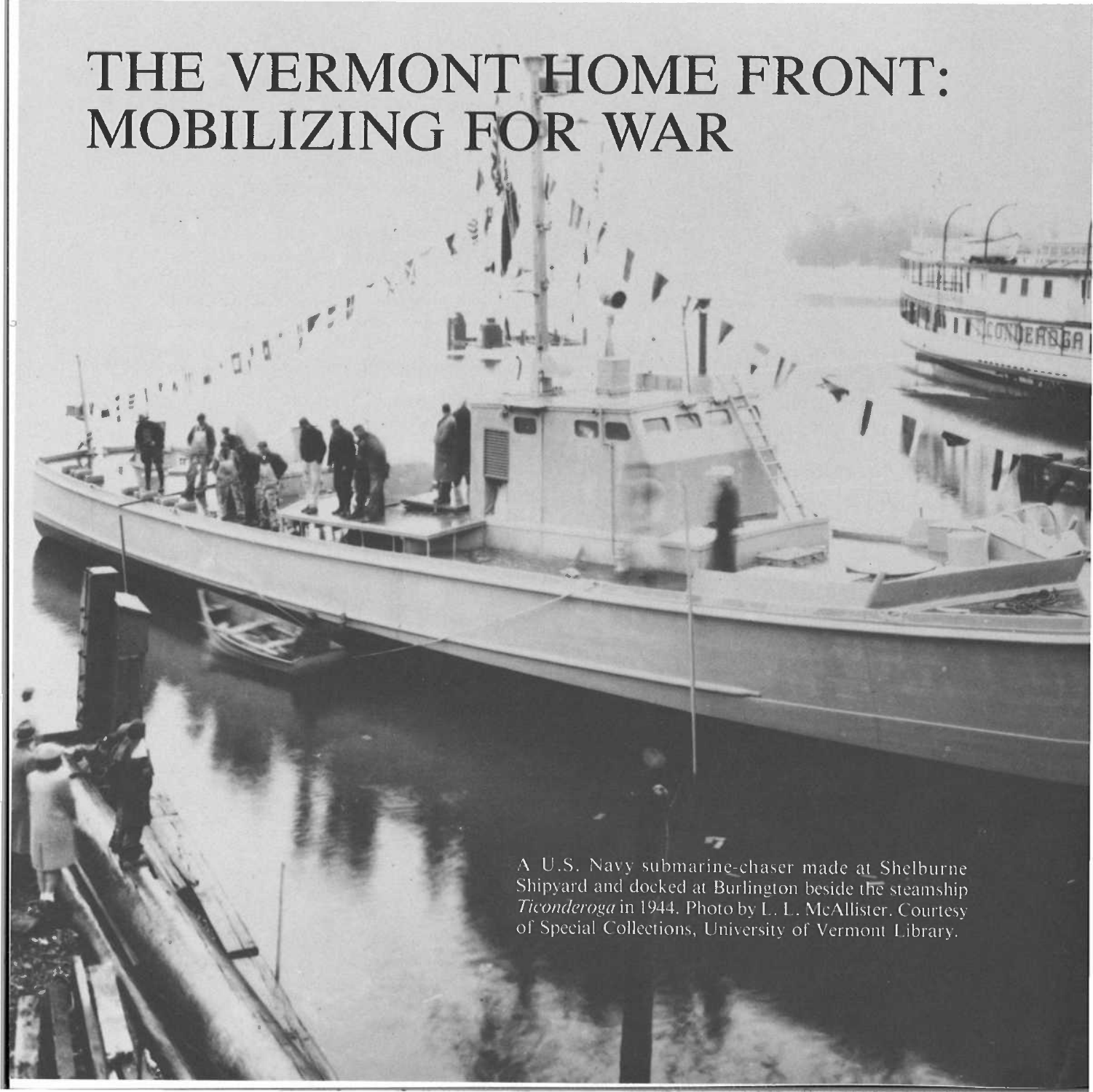

Few events have so shocked people throughout the United States as the Japanese attack on Pearl Harbor. Americans who lived through the war years still reminisce about what they were doing on Sunday, December 7, 1941, when they heard the news. Japanese bombers had caught U.S. air force and naval bases at Pearl Harbor, Hawaii, by surprise. Twenty-one American ships and 188 aircraft were destroyed or badly damaged. Over 2,400 soldiers, sailors, and civilians were killed.

Caroline Sullivan was ten years old and living in Northfield. She heard the news on the radio her father had just bought. Television had not been invented yet. "We were just stunned," she said, "especially as stories came back of the men lost and all our battleships sunk." To many people it seemed that this single event had changed their lives forever.

Before Pearl Harbor, most Americans had their minds on making enough money to get by. The country was just pulling itself out of a long depression. Polls showed that while Americans were concerned about the fighting in Europe and the growth of Nazi Germany, most felt we should stay out of any war. Certainly the American public did not think that Japan would attack us. But the attack came and Americans' attention turned to the task of winning the war.



Vermont factories won this Army-Navy "E" award for excellence in production.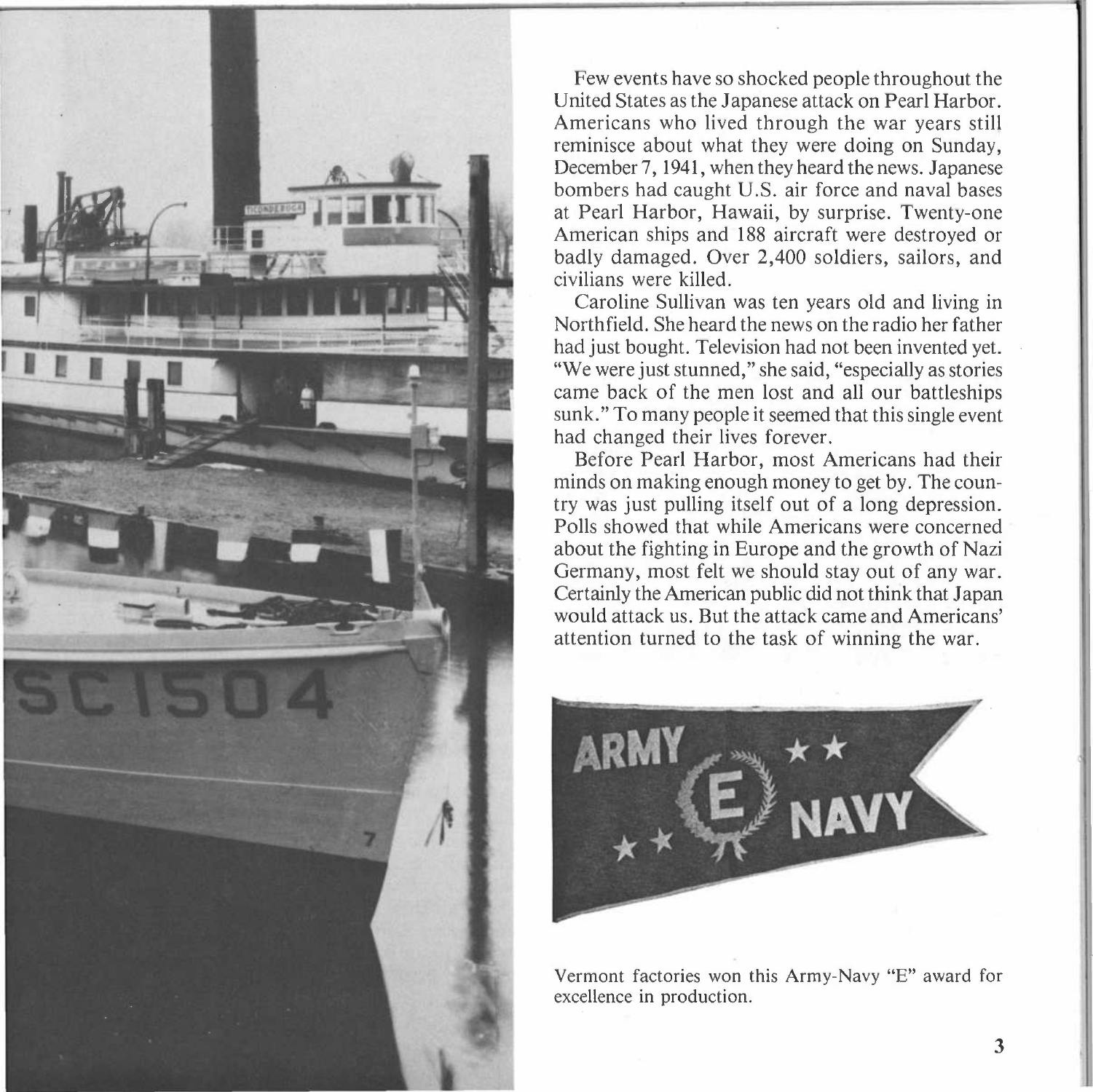War depends not only on fighting, but on having weapons, ammunition, ships and tanks, uniforms and food for the troops to fight with. All over America, factories switched from making peacetime products to things that were necessary for the war. The granite sheds of Barre switched to making tools and chains for navy ships. Bell Aircraft in Burlington made parts for B-29 bombers. Fellows Gear Shaper in Springfield made tools and radar parts, Simonds-Benton in Vergennes made spark plugs for airplanes, and Windsor Manufacturing sewed life jackets. A company in St. Albans even dehydrated eggs so it could ship them to soldiers and sailors around the world.



Welding anchor chain built for the U.S. Navy at Barre Products, Inc., a converted granite shed. Courtesy of Green Mountain Power Corporation.

The war cut America off from its supplies of rubber, oil, and some metals. Food and paper also became precious. The government urged Vermonters to collect scrap iron, tinfoil, rubber, and all the old newspapers they could find. People carpooled or walked to work or school to save gasoline. At home, rationing limited how much meat, sugar, and butter they could buy. People bought rationed items by giving the cashier at the store a ration stamp with their money. Each family got the same number of stamps, so that everyone got his fair share of foods in short



Trolley tracks are removed for scrap in Burlington in 1943. Photo by L. L. McAllister. Courtesy of Special Collections, University of Vermont Library.

supply. Vermonters also ate more meatless meals, saved fats for making ammunition, and planted victory gardens so they would not have to buy as many vegetables.

After Pearl Harbor, people were afraid that Japan or Germany would bomb the U.S. In Vermont, the targets would be factories that made war materials and the dams and electric plants that made power. Once enemy bombers crossed the New England coastline, experts said, they could reach Vermont in fifteen minutes. To keep enemy pilots from finding their way, Governor William Wills declared that "during the hours of darkness, no person shall show or use any unauthorized lights of any kind." To accomplish this blackout, Vermonters turned off all outside lights at night. They hung heavy black shades over every window. They put shades and deflectors on car headlights, too.

Twenty-five thousand Vermonters volunteered for civil defense duty. Some, like Edwin Gray of Putney, were aircraft spotters. He took a midnight-to-6 A.M. shift, watching for enemy airplanes atop a twentyfoot tower along the Connecticut River. **Mr.** Gray waited in the dark in the little tower room, open to the sky, listening for planes.

Vermonters also prepared for the enemy by holding